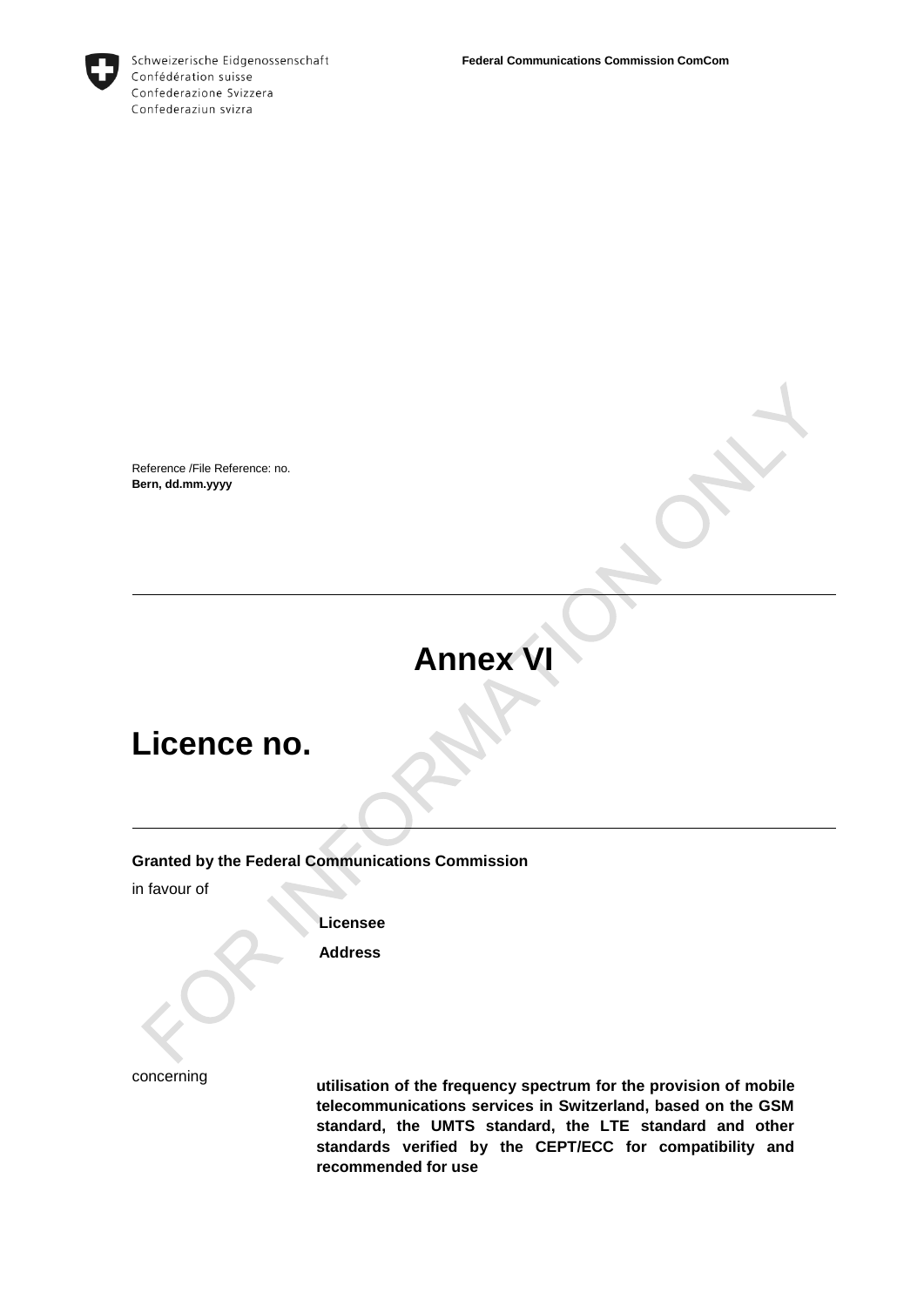### Contents

| 1.     |                                                                                       |
|--------|---------------------------------------------------------------------------------------|
| 1.1.   |                                                                                       |
| 1.2.   |                                                                                       |
| 1.3.   |                                                                                       |
| 1.4.   |                                                                                       |
| 1.5.   |                                                                                       |
| 1.6.   |                                                                                       |
| 1.7.   |                                                                                       |
| 1.8.   |                                                                                       |
| 2.     |                                                                                       |
| 2.1.   |                                                                                       |
| 2.2.   |                                                                                       |
| 2.3.   |                                                                                       |
| 2.4.   |                                                                                       |
| 2.5.   | Obligation to disclose information <b>Constitution</b> 5                              |
| 2.6.   | Spatial planning, protection of nature and the countryside; joint-use of equipment  6 |
| 2.7.   |                                                                                       |
| 2.8.   |                                                                                       |
| 2.8.1. |                                                                                       |
| 2.8.2. | Administrative fees for the administration and technical supervision of the frequency |
|        | 2.8.3.                                                                                |
| 2.8.4. |                                                                                       |
| 2.8.5. |                                                                                       |
|        |                                                                                       |
|        |                                                                                       |
|        |                                                                                       |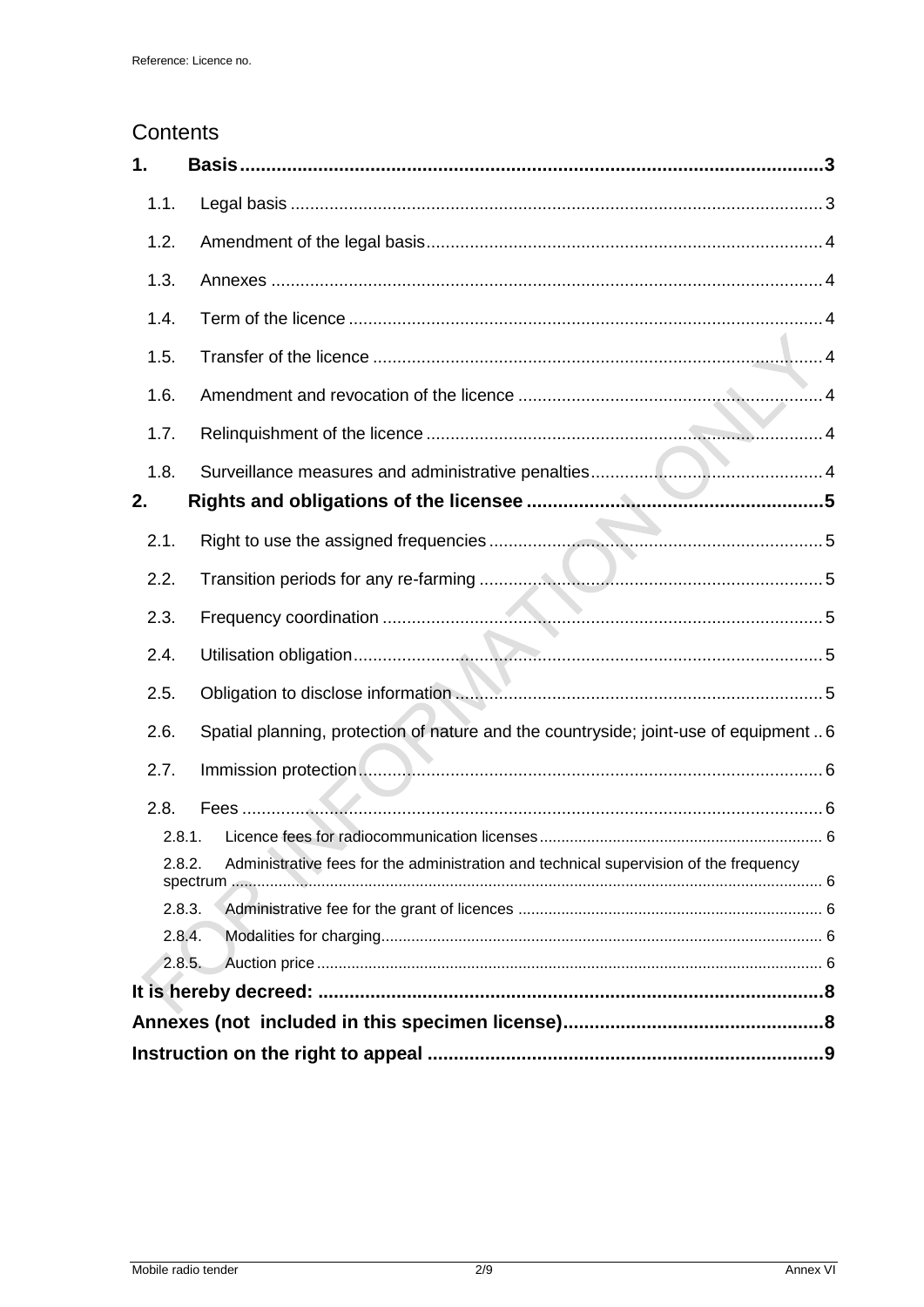# <span id="page-2-0"></span>**1. Basis**

## <span id="page-2-1"></span>**1.1. Legal basis<sup>1</sup>**

The following provisions in particular are applicable to the present licence:

- Telecommunications Act of 30 April 1997 (TCA; CC 784.10)
- Ordinance of 9 March 2007 on Telecommunications Services (OTS; CC 784.101.1)
- [Federal Communications Commission Ordinance of 17 November 1997 concerning the](http://www.admin.ch/ch/d/sr/c784_101_112.html)  [Telecommunications Act \(](http://www.admin.ch/ch/d/sr/c784_101_112.html)CC 784.101.112)
- Ordinance of the Federal Communications Office of 9 December 1997 concerning Telecommunications Services and Addressing Resources (CC 784.101.113)
- Ordinance of 14 June 2002 on Telecommunications Installations (TIO; CC 784.101.2)
- [Federal Office of Communications Ordinance of 14 June 2002 on Telecommunications](http://www.admin.ch/ch/d/sr/c784_101_21.html) [Installations](http://www.admin.ch/ch/d/sr/c784_101_21.html) (CC 784.101.21)
- Ordinance of 9 March 2007 on Frequency Management and Radiocommunication Licences (OFMRL; CC 784.102.1)
- [Federal Office of Communications Ordinance of 9 March 2007 on Frequency Management and](http://www.admin.ch/ch/d/sr/c784_102_11.html)  [Radiocommunication Licences \(](http://www.admin.ch/ch/d/sr/c784_102_11.html)CC 784.102.11)
- Ordinance of 6 October 1997 concerning Addressing Resources in the Telecommunications Sector (OART; CC 784,104)
- Ordinance of 7 December 2007 concerning Fees in the Telecommunications Sector (OCTS; CC 784.106)
- DETEC Ordinance of 7 December 2007 concerning Administrative Fees in the Telecommunications Sector (DETEC Telecommunications Fees Ordinance; CC 784. 106.12)
- Federal Act of 6 October 2000 concerning the Monitoring of Post and Telecommunications Traffic (MPTA; CC 780.1)
- Ordinance of 31 October 2001 on the Monitoring of Post and Telecommunications Traffic (MPTO; CC 780.11)
- Ordinance of 7 April 2004 concerning Charges and Compensation for the Monitoring of Post and Telecommunications Traffic (CC 780.115.1)
- Federal Act of 1 July 1966 concerning the Protection of Nature and the Cultural Heritage (LPNCH; CC 451)
- Ordinance of 16 January 1991 concerning the Protection of Nature and the Cultural Heritage (PPNCH; CC 451.1)
- Federal Act of 22 June 1979 concerning Spatial Planning (Spatial Planning Act, SPA; CC 700)
- Spatial Planning Ordinance of 28 June 2000. (SPO; CC 700.1)
- Federal Act of 7 October 1983 concerning Environmental Protection (Environmental Protection Act, EPL; CC 814.01)
- Ordinance of 23 December 1999 concerning Protection from Non-Ionising Radiation (OPNIR; CC 814.710)
- Federal Act of 24 June 1902 concerning Low- and High-Voltage Electrical Installations (Electricity Act, EA; CC 734.0)
- Ordinance of 9 April on 1997 concerning Low-Voltage Electrical Products (OELVP; CC 734.26)
- Ordinance of 9 April 1997 concerning Electromagnetic Compatibility (OEMC; CC 734.5)

 1 The legal bases are available in German, French or Italian under the following link:<http://www.admin.ch/ch/e/rs/rs.html> . By introducing the SR number (cc) you will find the relevant legal document.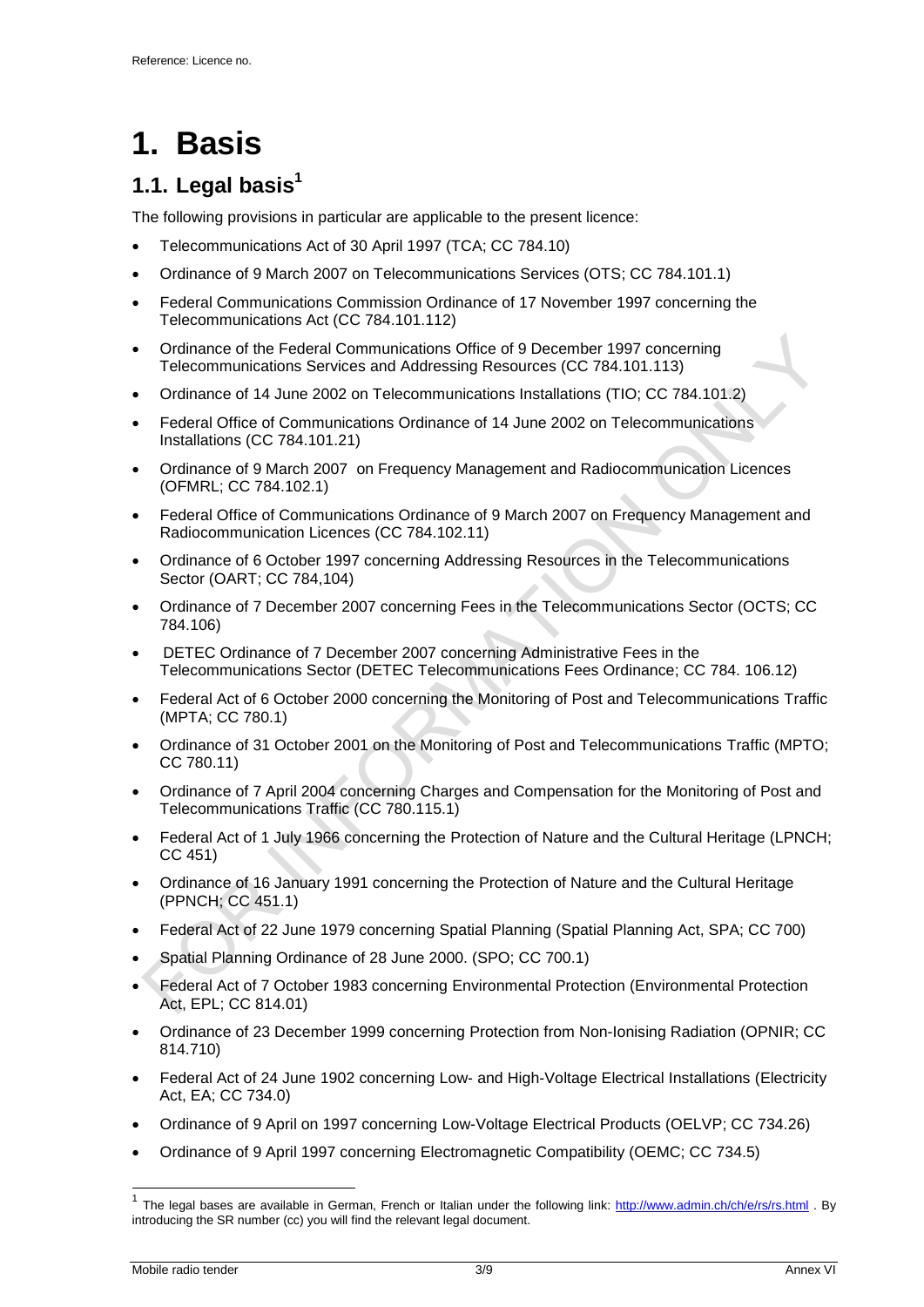- [Federal Act of 24 March 2006 on Radio and Television \(RTVA; CC 784.40\)](http://www.admin.ch/ch/d/sr/c784_40.html)
- Ordinance of 9 March 2007 on [Radio and Television \(RTVO; CC 784.401\)](http://www.admin.ch/ch/d/sr/c784_401.html)
- Federal Act of 19 December 1986 against Unfair Competition (UCA; CC 241)
- Federal Act of 19 December 1986 concerning Cartels and Other Restrictions on Competition (CA; CC 251)
- Ordinance of 17 June 1996 concerning Monitoring of Mergers (CC 251.4)

#### <span id="page-3-0"></span>**1.2. Amendment of the legal basis**

The present licence is subject in particular to the Telecommunications Act (TCA), the Federal Radio and Television Act (RTVA) and the corresponding implementation rules. The conditions of the present licence apply subject to any changes to the legal basis applicable to it (cf. section 1.1). In particular, the administrative fees according to Section 2.8.2 shall be fixed in accordance with the applicable legal basis and may be subject to change during the course of the term of the licence (in terms of the basis for calculation and the amount). Reservations also remain particularly with regard to future regulations on network access for third parties. For any legal issues and interpretations, the respective applicable revisions of the law and regulations shall prevail in each case.

#### <span id="page-3-1"></span>**1.3. Annexes**

Annexes I to V form an integral part of this licence. They may be updated individually and therefore may bear a date later than the licence itself.

#### <span id="page-3-2"></span>**1.4. Term of the licence**

Licence no. xxxxxxxx is valid until 31.12.2028. The commencement of the rights of utilisation for the respective frequencies is laid down in the technical network specification (Annex III).

#### <span id="page-3-3"></span>**1.5. Transfer of the licence**

According to Art. 24d para. 1 TCA, the licence may be transferred in part or as a whole to a third party only with the consent of the licensing authority. This also applies to the economic transfer of the licence. An economic transfer of the licence occurs when a company has obtained control of the licensee in accordance with the law on cartels (Art. 24d para. 1 and 2 TCA).

All changes in the distribution of ownership of the licensee or its shareholders are subject to notification if as a result the possibilities of influence on the business activity of the licensee change.

#### <span id="page-3-4"></span>**1.6. Amendment and revocation of the licence**

According to Art. 24e para. 1 TCA, the licensing authority may amend or revoke the licence due to changes in actual or legal conditions if the amendment or revocation is necessary to guarantee important public interests. In this case, the licensee shall be appropriately compensated if the transferred rights are revoked or substantially reduced (Art. 24e para. 2 TCA).

## <span id="page-3-5"></span>**1.7. Relinquishment of the licence**

The licensee may relinquish its licence at any time. There is no claim to reimbursement of the auction price.

#### <span id="page-3-6"></span>**1.8. Surveillance measures and administrative penalties**

If the licensee commits a violation of the law by infringing international telecommunications law, the TCA, its implementation rules or violates the licence, surveillance measures according to Art. 58 TCA may be taken against it. This may include the revocation or withdrawal of the licence.

The licence may also be withdrawn if essential conditions for granting it cease to be fulfilled (Art. 58 para. 3 TCA).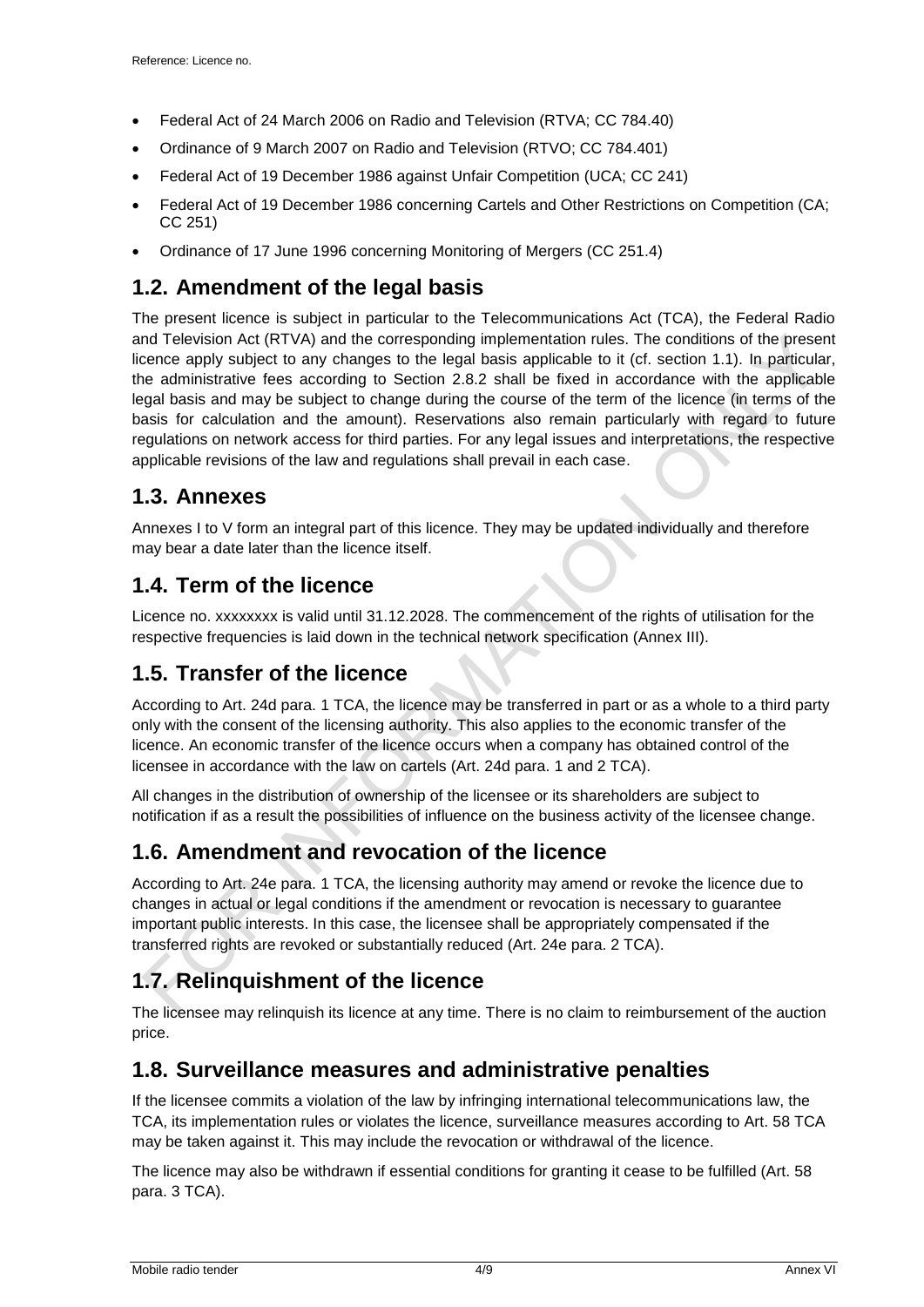If the licensee infringes the applicable law, the licence or a decision having force of law, it may also be required to pay an amount up to 10 percent of the amount of its average turnover in Switzerland in the last three financial years (Art. 60 TCA).

## <span id="page-4-0"></span>**2. Rights and obligations of the licensee**

#### <span id="page-4-1"></span>**2.1. Right to use the assigned frequencies**

The licensee is entitled to use the frequency spectrum in accordance with the assignment laid down in this licence or the information defined in the technical network specification respectively (Annex III). The technical network specification is an integral part of this licence and is issued on the basis of the provisions of the National Frequency Allocation Plan (NFAP). The technical network specification is periodically examined and adapted if necessary.

### <span id="page-4-2"></span>**2.2. Transition periods for any re-farming**

Annex III of the licence (technical network specification) governs the reporting obligation and the transition period for any re-farming work.

### <span id="page-4-3"></span>**2.3. Frequency coordination**

In the border areas, field strength values, coordination lines, preference codes (UMTS) and preferred frequencies (GSM) as well as the methods of calculation for frequency coordination may be adjusted at any time, with appropriate prior notice.

### <span id="page-4-4"></span>**2.4. Utilisation obligation**

General obligation regarding utilisation: the licensee is obliged to use the allocated frequencies as set out in Article 1 TCA and to provide commercial telecommunications services over its own transmission and reception units. In addition, the following provisions apply:

- Licensees who have the right to use frequencies below 1 GHz are obliged to ensure coverage of 50% of the population of Switzerland with mobile radio services via their own infrastructure by 31 December 2018 latest (800MHz) and 31 December 2020 (900 MHz) respectively;
- Licensees who have the right to use frequencies in the 1800 MHz and 2100 MHz FDD bands are obliged to ensure coverage of 25% of the population of Switzerland with mobile radio services via their own infrastructure by 31 December 2020 (1800 MHz) and by 31 December 2021 (2100 MHz FDD) respectively.

The rights of use granted with the licence may be withdrawn without compensation

- from the frequencies provided with a coverage obligation, if the required coverage is not provided within the period prescribed;
- from the other frequencies (2100 MHz TDD and 2600 MHz bands), if the general utilisation obligation is not fulfilled by 1 January 2019 at the latest.

In general, the utilisation and coverage obligations may be changed only if the licensee proves that it is not able to meet them for reasons beyond its control. The licensee must prove conclusively that it has made every reasonable attempt to meet its obligations.

#### <span id="page-4-5"></span>**2.5. Obligation to disclose information**

The licensee is obliged to provide OFCOM with the information which is necessary for the enforcement of the Telecommunications Act and the corresponding implementing ordinances and of this licence (Art. 59 TCA and Annex II of this document).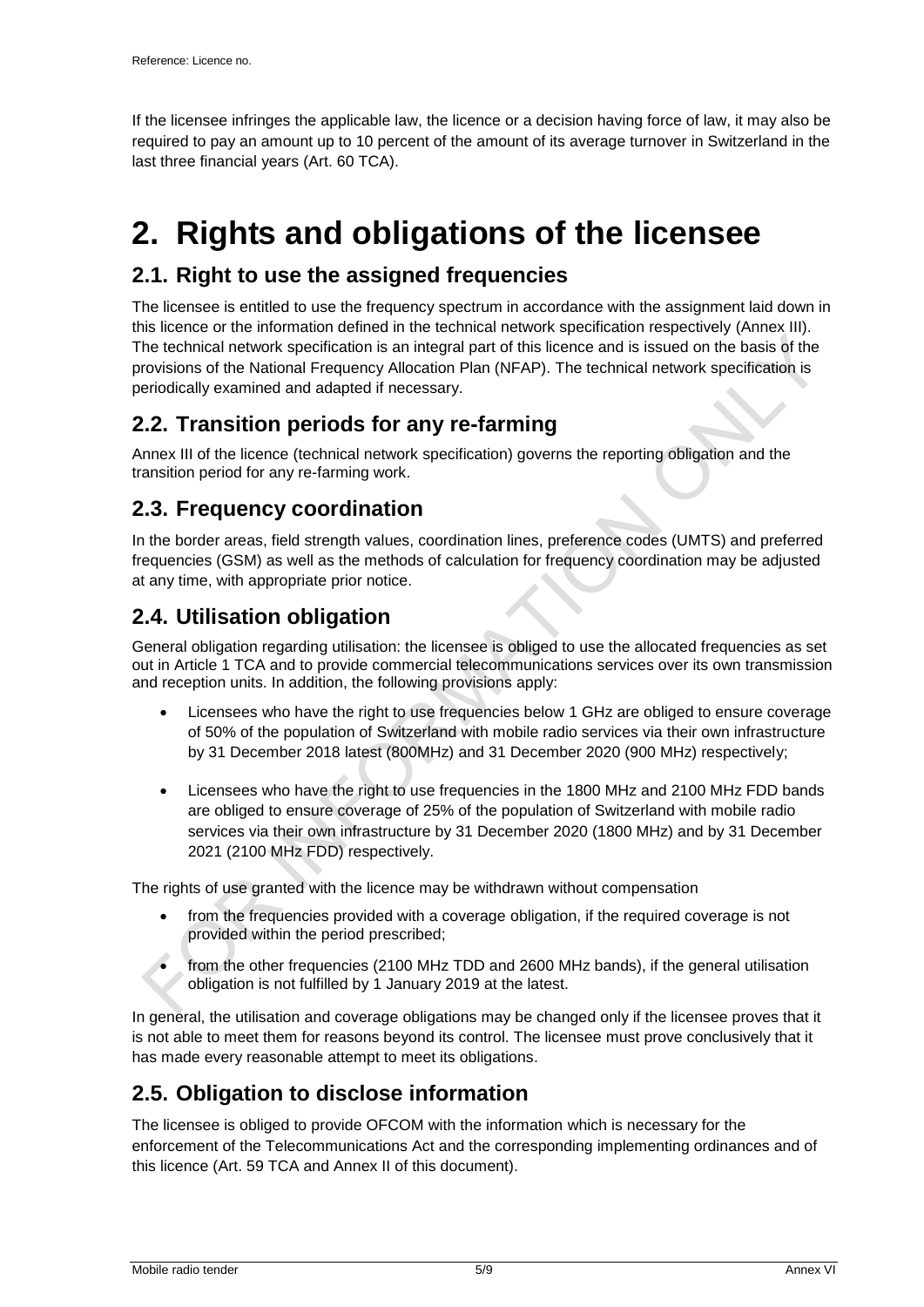#### <span id="page-5-0"></span>**2.6. Spatial planning, protection of nature and the countryside; joint-use of equipment**

In the case of installations outside building zones, Art. 24 Spatial Planning Act and the relevant case law shall be taken into consideration.

The licensee shall make all reasonable efforts during the construction and operation of the transmitter sites to enable the shared use of these sites for other location-based purposes outside the building zone. If it depends on a site outside the construction zone, it is additionally obliged to use existing sites belonging to other licensees or other existing buildings or facilities, provided they have sufficient capacity.

The licensee shall inform the Cantons in advance of their network planning. When it does so, it shall provide information on the proposed new sites and any sites already approved, under construction or in service. In the case of structures outside the building zone, the licensee shall provide the information necessary to assess the location constraints according to Art. 24 of the Spatial Planning Act. OFCOM reserves the right to publish a list of sites in operation.

The licensee is obliged to cooperate when developing coordination processes in order to minimise the impact on the area and landscape and at the same time to comply with the Ordinance on Protection from Non-Ionising Radiation (OPNIR)<sup>2</sup> and to comply with the developed processes. The site data for the assessment of joint-use must be disclosed.

Art. 36 TCA is reserved.

#### <span id="page-5-1"></span>**2.7. Immission protection**

The licensee shall ensure that the transmission infrastructures comply with the OPNIR's immission and equipment limits with regard to design, construction and operation. The licence contains provisions regarding implementation of the rules on protection from non-ionising radiation with regard to the design, construction and operation of transmission infrastructures. These provisions relate to the choice of antenna sites, site coordination, quality assurance to comply with the OPNIR limit values and issues relating to the application of the OPNIR.

#### <span id="page-5-2"></span>**2.8. Fees**

#### <span id="page-5-3"></span>**2.8.1. Licence fees for radiocommunication licenses**

The licence fees for utilisation of the allocated radio spectrum are included in the auction price. Therefore, no further licence fees will be charged throughout the term of the licence.

#### <span id="page-5-4"></span>**2.8.2. Administrative fees for the administration and technical supervision of the frequency spectrum**

According to Art. 40 TCA and in conjunction with Art. 9 of the DETEC Ordinance concerning Administrative Fees in the Telecommunications Sector<sup>3</sup>, the licensee is obliged to pay annual administration fees for the administration and technical supervision of the frequency spectrum. The fee is determined on the basis of the technical network specification (Annex III of the licence).

#### <span id="page-5-5"></span>**2.8.3. Administrative fee for the grant of licences**

The administrative charges for the invitation to tender and the granting of the licence are included in the auction price in accordance with Art. 39 para. 4 TCA.

#### <span id="page-5-6"></span>**2.8.4. Modalities for charging**

<span id="page-5-7"></span>The competent authority collects the administrative fees according to para. [2.8.2](#page-5-4) yearly in advance.

#### **2.8.5. Auction price**

The auction price for the acquired frequencies amounts according to the auction of dd.mm.yyy, to:

<sup>-</sup><sup>2</sup> Ordinance of 23 December 1999 concerning Protection from Non-Ionising Radiation (OPNIR; CC 814.710)

<sup>&</sup>lt;sup>3</sup> DETEC Ordinance of 7 December 2007 concerning Administrative Fees in the Telecommunications Sector (DETEC Telecommunications Fees Ordinance, CC 784.106.12)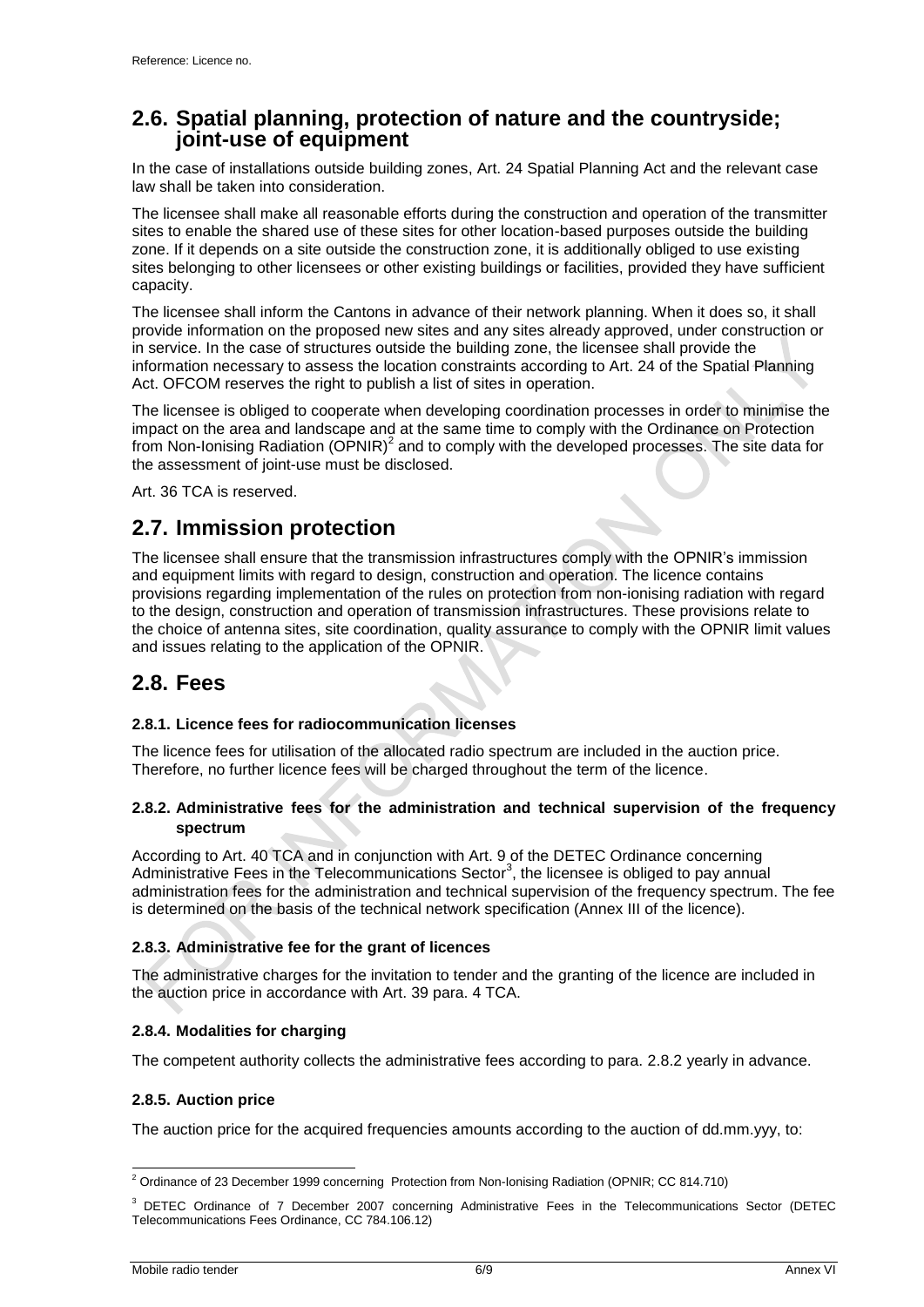#### **CHF xxx,xxx,xxx.00**

This auction price must be paid in a single amount within 30 days of the award of the licence. The payment must be made via a bank based in Switzerland and approved in accordance with the Federal Act on Banks and Savings Banks (CC 952.0).

Reimbursement of the auction price in the event of restriction, suspension, revocation or withdrawal of the licences and in the event of early abandonment of the licence is not possible (Art. 23 para. 2 OFMRL).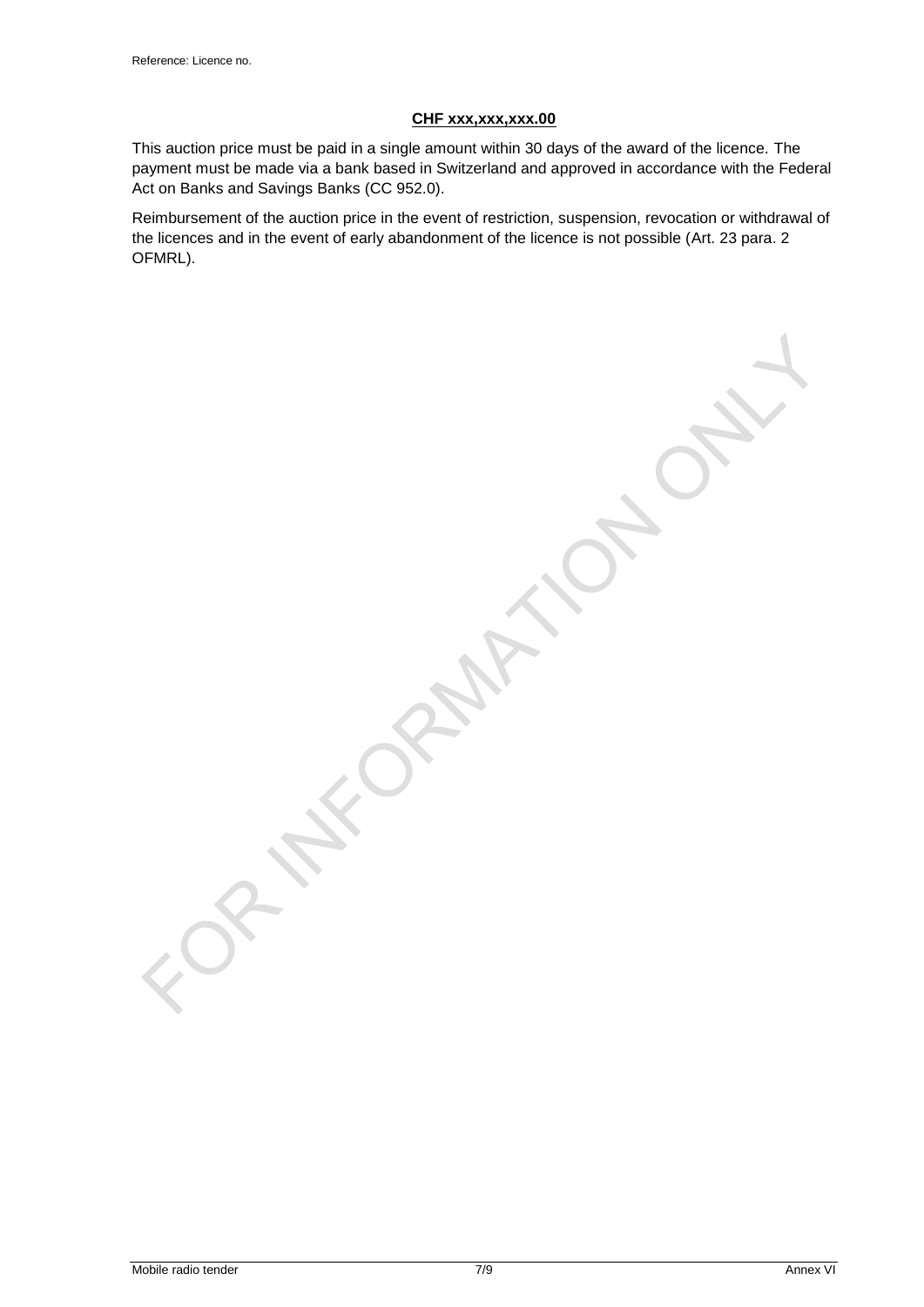## <span id="page-7-0"></span>**It is hereby decreed:**

- 1. The licensee is granted licence no. as of dd.mm.yyyy. This is valid until 31 December 2028.
- 2. The auction price is set at CHF xxx, xxx and must be paid in a single payment within 30 days of award of the licence
- 3. The licensee is obliged to comply with the provisions cited in the present licence and with the applicable law.
- 4. The administrative fees for the invitation to tender for and grant of the licences are included in the auction price.
- 5. The recurrent administrative fees for the administration and technical supervision of the frequency spectrum will be charged by means or a separate decision.
- 6. The present decision will be issued in writing to the following addressee by registered mail with acknowledgement of receipt:

**The licensee**

**Address**

Federal Communications Commission ComCom

Marc Furrer

<span id="page-7-1"></span>President

## **Annexes (not included in this specimen license)**

- Annex I: Information concerning the licensee
- Annex II: Notification obligation
- Annex III: Technical network specification
- Annex IV: Planning and approval questions
- Annex V: Specifications for implementation of the Ordinance concerning Protection from Non-Ionising Radiation